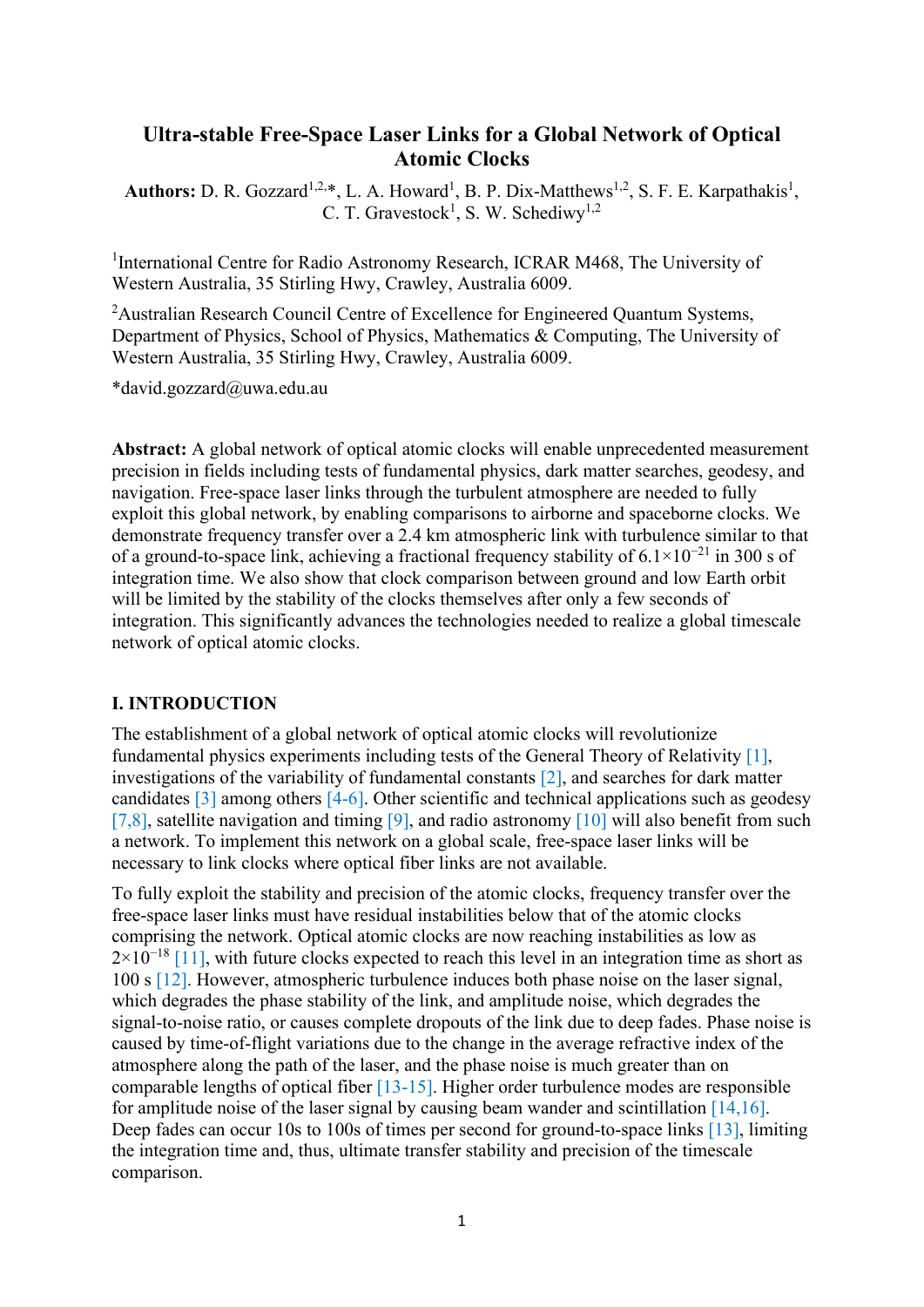In this work, we demonstrated free-space frequency transfer with a fractional frequency stability of  $6.1 \times 10^{-21}$  after only 300 s of integration, over a 2.4 km horizontal atmospheric link that was measured to have turbulence levels similar to a link between ground and space [17]. From this result, and taking into account the reduced bandwidth due to the greater distances involved, we predict that a ground-to-space link based on the atmospheric stabilization technology demonstrated in this paper, will achieve a fractional frequency stability of around  $1\times10^{-20}$  within the viewing window of a low Earth orbit satellite transit. This means timescale comparisons via such a link will be limited by the stability of the clocks themselves after only a few seconds of integration. This achievement significantly advances the development of ground-to-space laser links for optical atomic clock comparison through the turbulent atmosphere, and provides the technological basis for the creation of a global timescale network of optical atomic clocks.

## **II. EXPERIMENTAL SETUP**

Ultra-stable frequency dissemination via optical fiber networks for optical atomic clock timescale comparison has been demonstrated over distances up to 1840 km [18-20] with fractional frequency instabilities as low as  $6.9\times10^{-21}$  being achieved over 1400 km after an averaging time of 30,000 s [21]. Various groups [22-24] are now applying similar stabilization techniques to free-space laser links, where the amplitude noise caused by atmospheric turbulence imposes additional challenges. Notably, the Boulder Atomic Clock Optical Network Collaboration [25] recently demonstrated frequency comparison between optical atomic clocks over 1.5 km horizontal free-space link at a precision of around one part in  $10^{18}$ .

The technology presented here includes an optical transceiver terminal with active tip-tilt optics for amplitude stabilization, and a separate, fiberized phase stabilization system. Figure 1 shows a schematic of the experimental setup.

### **A. Free-space laser link**

The optical transceiver terminal was placed in a fifth-floor office in the University of Western Australia physics building, 25 m above ground level (30 m above sea level), while a 75 mm diameter corner-cube reflector (CCR) was mounted on the roof of the Harry Perkins Institute of Medical Research, 40 m above ground level (50 m above sea level), 1.2 km away, creating a 2.4 km folded horizontal free-space link as shown in Fig. 1.

## **B. Tip-tilt amplitude stabilization**

The amplitude stabilization system presented here is similar to that demonstrated in [22] and a simplified schematic of the system is shown in Fig. 1. The amplitude stabilization system uses a position-sensitive quadrant photodetector (QPD) to control a tip-tilt mirror to correct for beam wander and maintain alignment of the incoming light into the fiber from the phase stabilization system.

The diameter of the primary optic of the optical terminal was chosen to be 50 mm so that the diameter of the transmitted laser beam would be smaller than the Fried scale expected over the 2.4 km link [14,16] thereby requiring only first-order tip-tilt active optics for amplitude stabilization, while keeping the divergence of the laser beam as small as possible.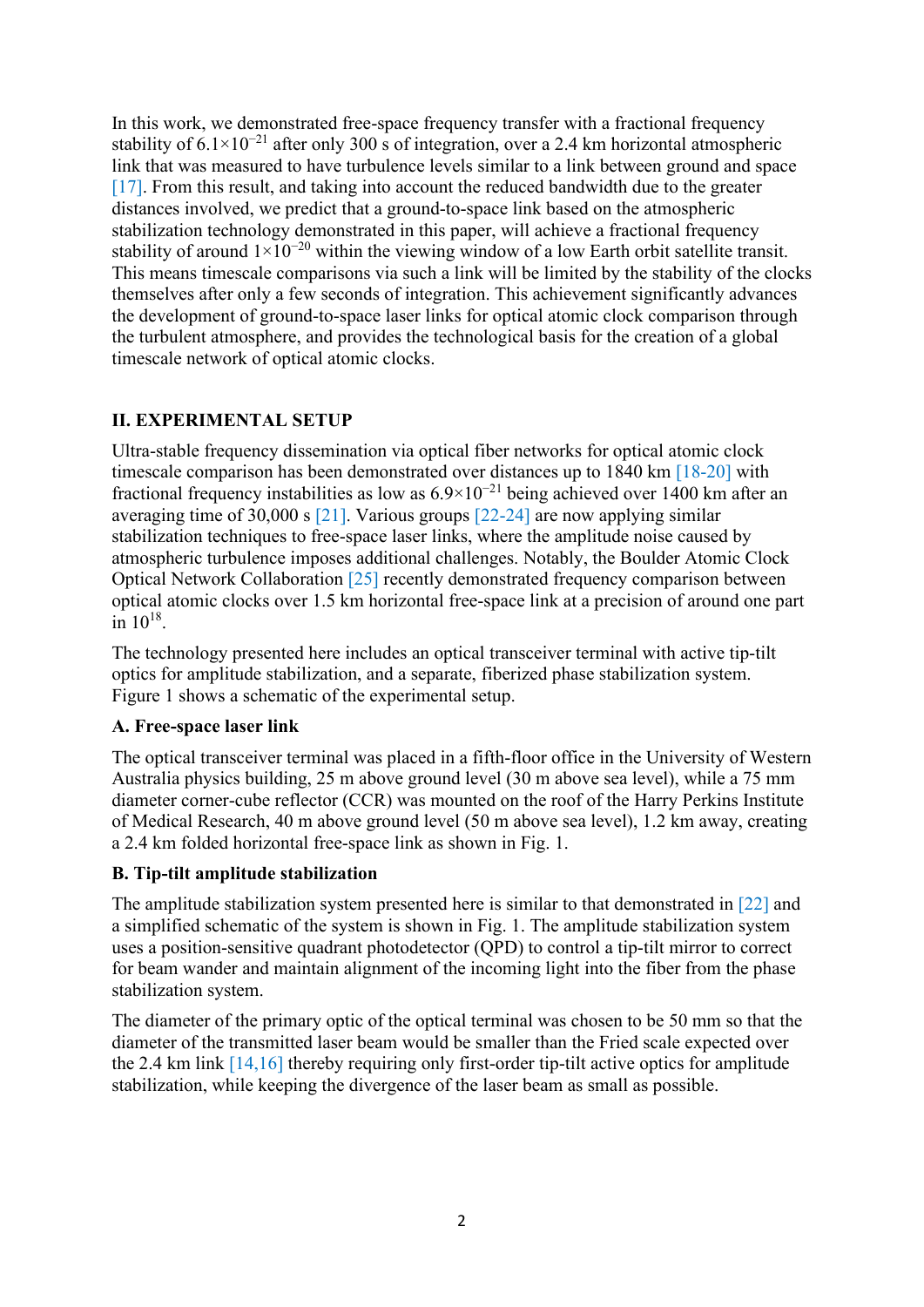

**FIG. 1.** Simplified schematic of the phase stabilization system integrated with the optical terminal. Blue lines, RF signals; and red lines, optical signals. AOM, acousto-optic modulator; Circ., circulator; FM, Faraday mirror; Mix, RF mixer; PD, photodetector; QPD, quadrant photodetector; EDFA, erbium-doped fiber amplifier; and WDM, wavelengthdivision multiplexer.

Light from a 20 mW  $(+13$  dBm) C-band tunable laser, tuned to 192.7 THz (1555.75 nm), is used as a beacon for the amplitude stabilization system. This beacon light is combined with the narrow linewidth 192.7 THz (1555.75 nm) signal from the phase stabilization system (see section II.C) using a wavelength-division multiplexer (WDM), and both signals are delivered to the optical terminal via fiber. The difference in wavelength of the laser for the amplitude and phase stabilization systems is not expected to have any effect on the performance of the system, since the difference in Fried scale  $(r_0)$  for these wavelengths [17] is only around 0.25%. Differences between the angle of arrival of the beacon light and phase stabilization light will only be of this order.

In the terminal, the optical signals are launched into free-space via a fiber-to-free-space collimator with a beam diameter of 2.27 mm. The collimated light passes through a 50:50 cube beam splitter and the reflected light is directed to a beam dump while the transmitted light is passed to a ×15 Galilean beam expander (GBE). The GBE increases the diameter of the laser beam to 34 mm with a near diffraction limited divergence of 29 urad. This beam is reflected off a 50 mm tip-tilt active mirror and is launched over the free-space link. The fiberto-free-space insertion loss of the terminal, not including the 3 dB loss of the beam splitter, is around 1 dB.

The laser beam reflects off the CCR and returns to the optical terminal. The tip-tilt mirror reflects the light into the GBE and through the beam splitter. The light reflected by the beam splitter is focused by a lens onto a position-sensitive quadrant photo detector (QPD). The optical loss of the 2.4 km round trip during low turbulence due to beam divergence and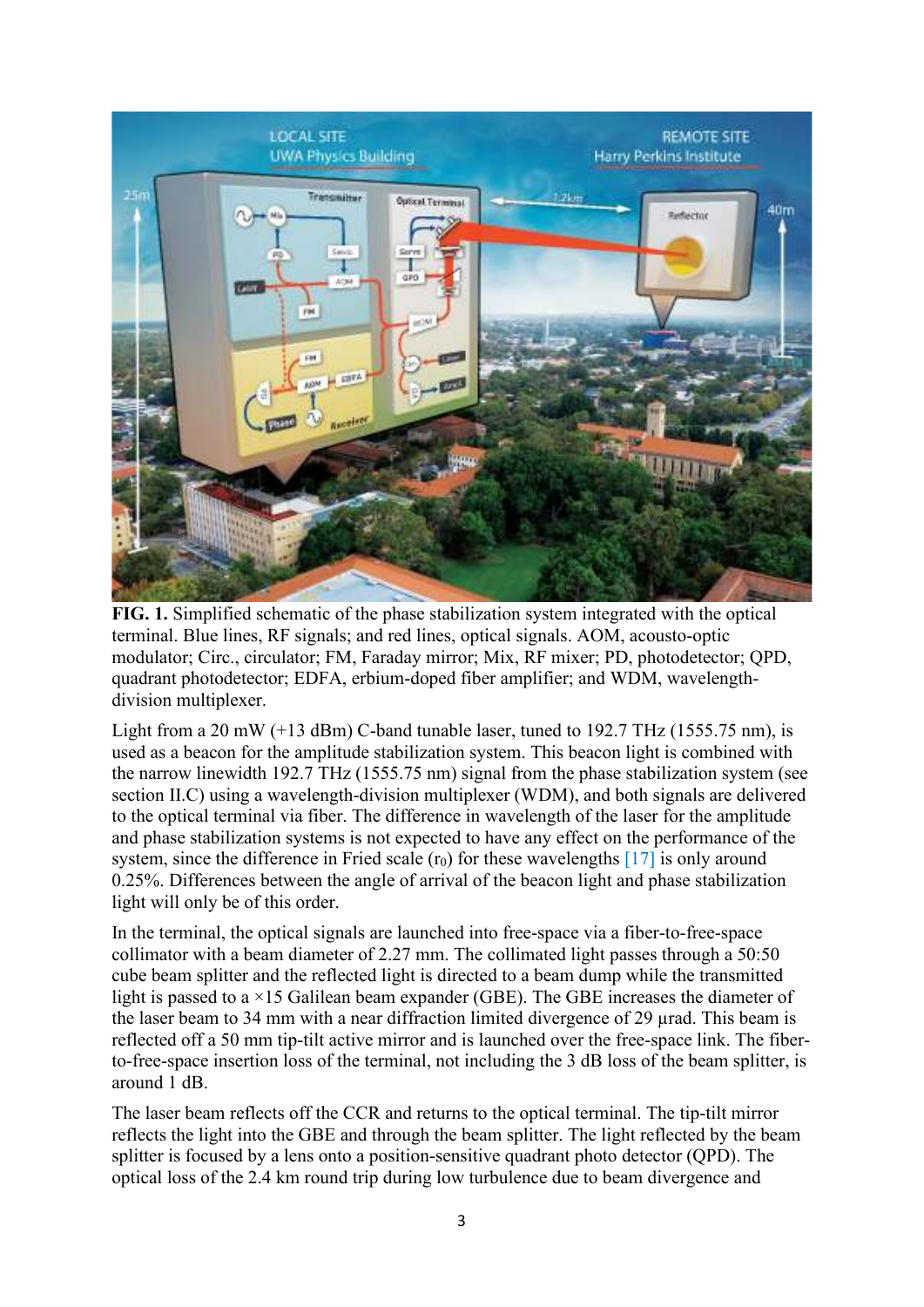scattering is 11.2 dB, not including the 3 dB loss of the beam splitter, and 7 dB free-space-tofiber coupling loss. This means −5.2 dB (0.3 mW) of light from the tuneable laser falls on the QPD, which has a minimum operating power of −10 dB (0.1 mW).

The QPD outputs the X and Y positions of the beam centroid to a Red Pitaya fieldprogrammable gate array (FPGA) running a pair of integral-only control loops. The output of the control loops is amplified by high-voltage amplifiers to adjust piezo actuators on the active tip-tilt mirror to keep the laser beam centered on the QPD. The control loop pauses when the returned optical power drops below a preset threshold, preventing the active mirror from railing or chasing a spurious reflection, and continues operation when sufficient optical power returns. The terminal optics are aligned to ensure that centering the beam on the QPD also maintains the optimal alignment into the fiber collimator.

To measure the amplitude fluctuations over the link, the returning beacon and phase stabilization signals are separated by the WDM and an optical fiber circulator directs the returning beacon light to a photodetector which outputs a voltage proportional to the detected optical power. This voltage was recorded via a dedicated data acquisition card at a sample rate of 20 kS/s to continuously measure the returned power over the link with sufficient time resolution to detect deep fades lasting less than a millisecond.

The optical terminal is mounted on a SkyWatcher EQ8 astronomical telescope mount which is used to provide link acquisition and slow feedback capability. The steering range of the active tip-tilt mirror is only 250 µrad, corresponding to a steering range of 30 cm at the CCR 1.2 km away, and the active mirror works most effectively over a range of only 50 µrad, meaning mechanical sagging of the mount or office floor, or thermal expansion of the building, could bring the active mirror outside of its effective steering range. This often occurred within a few hours after initial alignment of the link. The optical terminal on the mount was aligned to the CCR roughly by eye and then the mount was commanded, via a Red Pitaya, to scan the area and point to the position corresponding to highest returned optical power. After acquiring the target CCR, the tip-tilt feedback to the active mirror was activated. A separate, slow (sub-Hz), integral-only controller running on the Red Pitaya commanded the mount to move in small increments to maintain the active mirror operating in the middle of its steering range. With this slow feedback active, the link to the CCR could be maintained indefinitely.

### **C. Phase stabilization**

The phase stabilization system is similar to that presented in  $[13]$ , and the performance characteristics and limitations of such systems have been thoroughly characterized [18]. (A thorough noise analysis for the phase stabilization system is presented in the Supplementary material [17].)

The free-space link forms the long arm of an imbalanced Michelson interferometer and the optical frequency transmitted over the link is shifted by an acousto-optic modulator (AOM). A portion of the optical signal is reflected from the phase stabilization system receiver (where it is also frequency shifted by an AOM so that unwanted reflections can be filtered out), across the link, and back to the transmitter where it creates a heterodyne beat with the short reference arm of the Michelson interferometer. Phase fluctuations on the link alter the phase of the heterodyne beat, which is mixed-down electronically with a radio-frequency reference, to generate the error signal for a phase-locked loop (PLL). This control signal adjusts the frequency of the transmitter (servo) AOM to compensate for the turbulence-induced phase noise and results in a stable optical frequency reaching the receiver.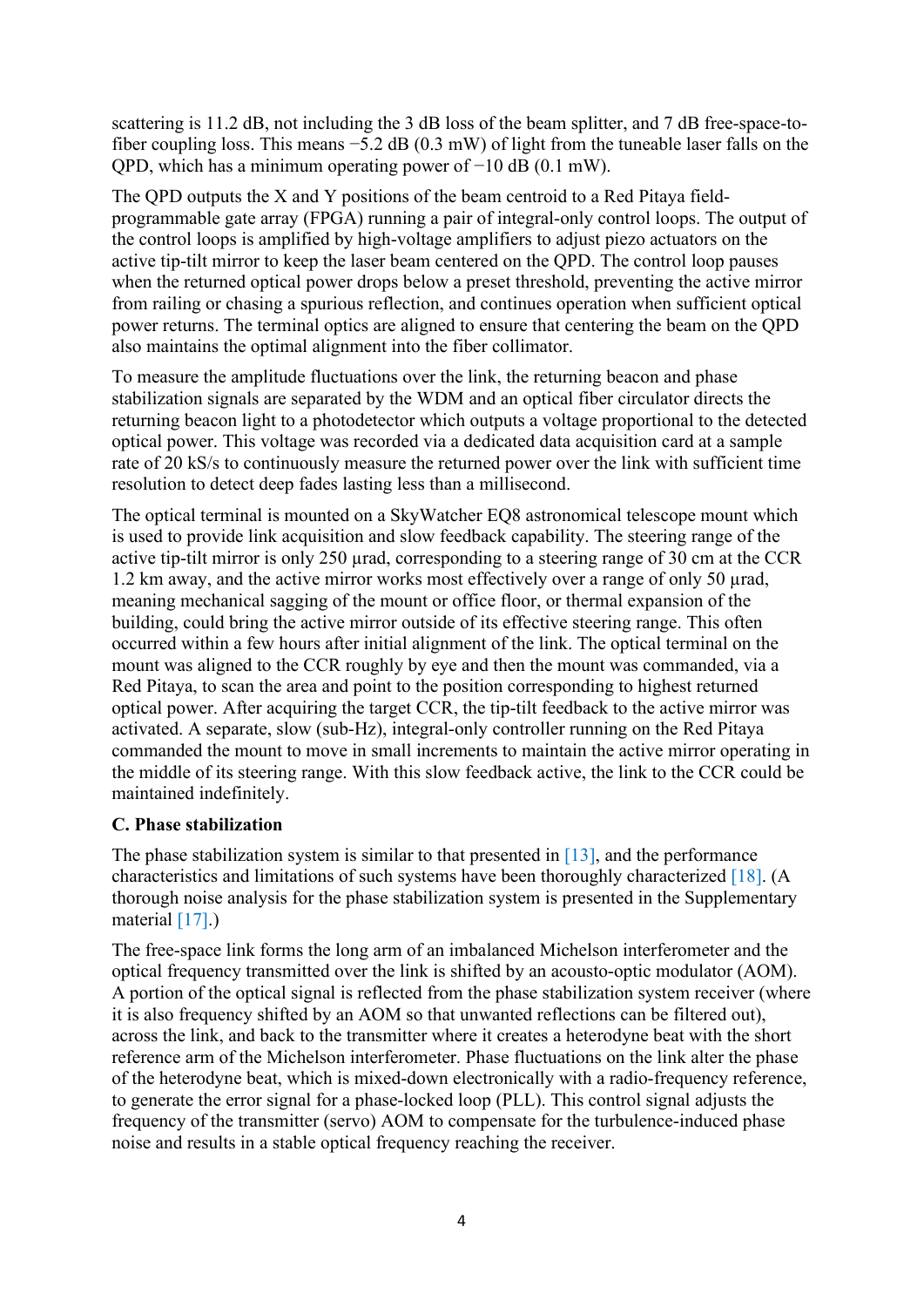The optics, passive electronics, and electronic amplifiers of the phase stabilization system were placed into an insulated box to minimize the influence of room temperature drifts on the stability of the stabilization system, or the out-of-loop phase measurement. Due to the optical loss through the splitter, optical terminal, and free-space link, only  $1 \mu W$  of optical power reached the receiver, so a bi-directional erbium-doped fiber amplifier (EDFA) was placed at the input to the receiver to amplify the optical signal.

The performance of the phase stabilization system is measured by co-locating the transmitter and receiver, with an optical fiber splitter used to allow the system to transmit and receive via the single optical terminal. The residual phase fluctuations of the system are measured using a Microsemi 3120A phase noise test set and a Liquid Instruments Moku:Lab operating as a phasemeter. The Microsemi is able to measure phase noise up to Fourier frequencies of 100 kHz, but terminates the measurement if the signal power drops below a certain level, which can occur due to deep fading of the optical link. The Moku:Lab will continue recording after signal power has been re-established, but has a lower maximum frequency and poorer noise floor than the Microsemi. The two devices record the phase noise concurrently. The Microsemi is programmed to perform 3-minute long measurements every 15 minutes and is used to report the high-frequency performance of the system, while the Moku:Lab continuously records the phase at a sample rate of 1.95 kS/s and is used to report the longterm stability. The Microsemi and Moku:Lab results are in extremely close agreement throughout their overlapping bandwidth.

#### **D. Scintillometer and weather conditions**

Turbulence strength is measured using a scintillometer that was constructed in-house based on the design presented in [26]. The scintillometer comprises an 85 mm diameter, 500 mm focal length telephoto lens attached to a monochrome visible wavelength scientific camera with a global shutter operating at 200 frames per second. A green (532 nm) filter was installed in front of the camera sensor to reject unwanted light. The camera captures images of a green light-emitting diode mounted next to the CCR. The images from the camera are fed to an NVIDIA Jetson Nano which uses OpenCV to identify the centroid of the light in each image. The variance of the beam centroid is used to compute the turbulence strength,  $C_n^2$ , according to

$$
\mathcal{C}_n^2 = \frac{\sigma_r^2 D^{1/3}}{1.093 L f_0^2},\tag{1}
$$

where  $\sigma_r^2$  is the radial variance of the centroid, L is the pathlength, D is the telephoto lens diameter, and  $f_0$  is the focal length. The scintillometer records the measured turbulence strength every second.

In addition, weather data including wind speed and direction, temperature, humidity, and rainfall are recorded using a weather station located on the roof above the optical terminal.

#### **III. RESULTS**

The results were obtained over a two-week experimental campaign period in September 2020. Data acquisition runs were performed in three configurations: 1) with amplitude stabilization on and phase stabilization off, 2) amplitude stabilization off and phase stabilization on, and 3) amplitude stabilization on and phase stabilization on. Runs were conducted for up to 24 hours and stopped only to change configuration.

Figure 2 shows the fractional frequency stability of the free-space frequency transfer over the 2.4 km link expressed as modified Allan deviation (MDEV). With the phase stabilization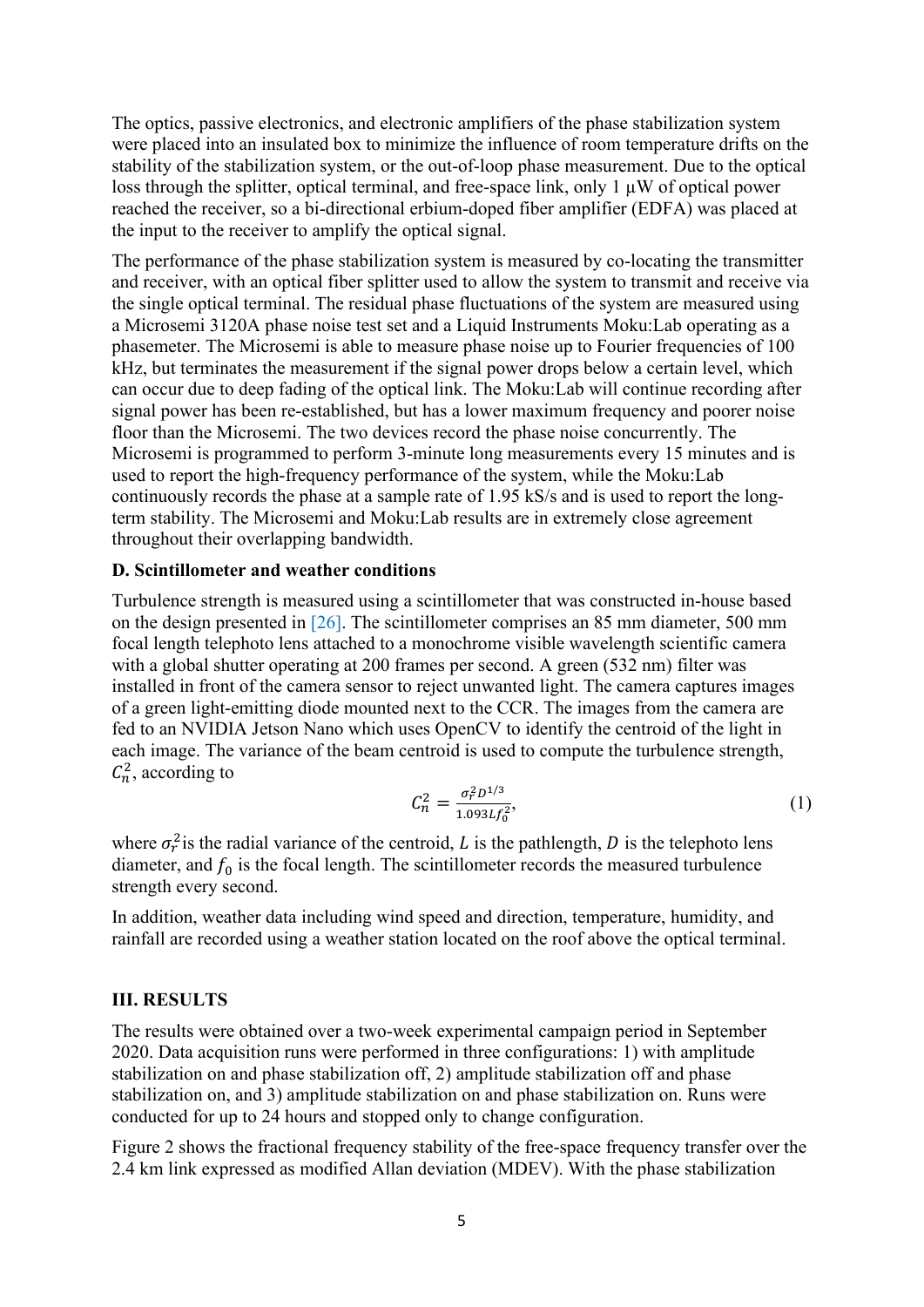system on, the MDEV averages down with integration time,  $\tau$ , as  $\tau^{-3/2}$ , indicating the dominant noise source is white phase noise. This trend holds until thermal fluctuations begin to dominate the noise at integration times longer than a few tens of seconds. With the amplitude stabilization system off (blue), the best fractional frequency stability attained was  $1\times10^{-19}$  at an integration time of 60 s. With the amplitude stabilization system on (orange), the fractional frequency stability improves at all integration times (down to  $7\times10^{-20}$  at 60 s), as well as consistently allowing the phase synchronization to operate for significantly longer cycle-slip-free periods, reaching a best fractional frequency stability of  $6.1 \times 10^{-21}$  after 300 s. Conveniently, this time period is similar to the typical viewing window (around 10 minutes) for a satellite in low Earth orbit. With phase stabilization off, the system attained fractional frequencies stabilities of  $1.5\times10^{-13}$  at 1 s of integration, and  $9.8\times10^{-15}$  at 300 s. (Additional fractional frequency results from other data runs are shown in Fig. S6 in the Supplementary material [17].)



**FIG. 2.** Fractional frequency stability in terms of MDEV of the 2.4 km free-space link with amplitude stabilization on and phase stabilization off (red), amplitude stabilization off and phase stabilization on (blue), and amplitude stabilization on and phase stabilization on (orange). The error bars represent a standard fractional frequency measurement confidence interval set at  $\pm \sigma_y(\tau)/\sqrt{N}$ , where  $\sigma_y$  is the fractional frequency stability value,  $\tau$  is the integration time, and N is the number of periods of  $\tau$  in the data set. The dashed black line is the predicted stability for a ground-to-space link with phase stabilization bandwidth limited by the round-trip time. The dashed pink line represents current optical clock performance [11], while the dashed cyan line represents predicted performance of future optical clocks [12].

Figure 3 shows the phase noise of the frequency transfer over the 2.4 km link corresponding to the same data plotted in Fig. 2. With phase stabilization off the phase noise at 1 Hz is  $2\times10^4$  rad<sup>2</sup>/Hz, which the phase stabilization system suppresses to  $2\times10^{-5}$  rad<sup>2</sup>/Hz at 1 Hz when activated. The Microsemi was unable to complete any measurement runs longer than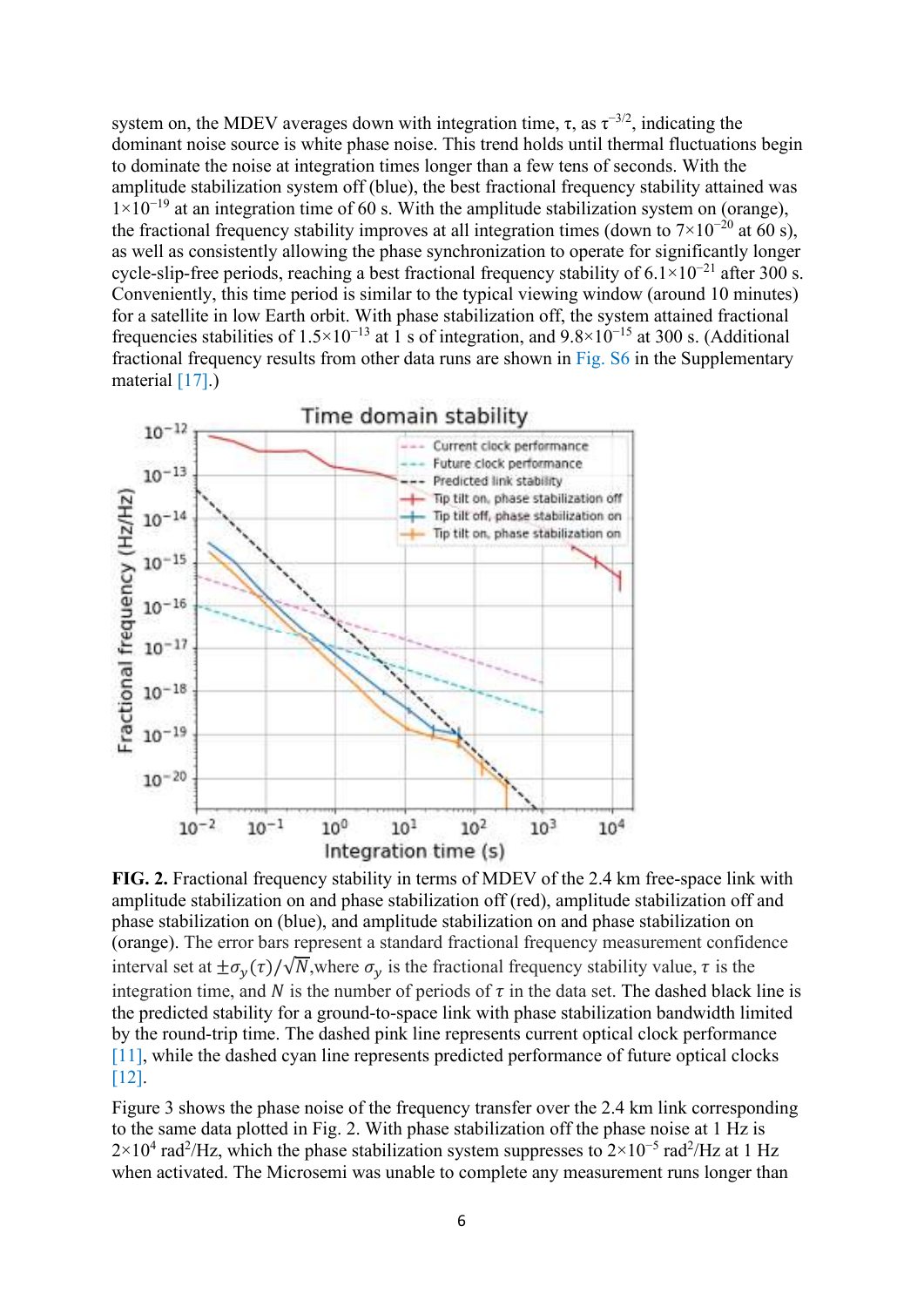around 20 s when the amplitude stabilization system was off (including at low turbulence) due to the large power drops caused by deep fades. The measured turbulence strength for the traces in both Fig. 2 and Fig. 3 is  $C_n^2 = 5 \times 10^{-15} \text{ m}^{-2/3}$ .

The amplitude stabilization system significantly increased the robustness of the link and enabled regular cycle-slip-free operation for periods of around 30 minutes in low turbulence, with the longest cycle-slip free period being 104 minutes at an average turbulence strength of  $C_n^2 = 6 \times 10^{-15}$  m<sup>-2/3</sup>. For runs with the amplitude stabilization system off, the longest period between cycle slips was only five minutes. (A plot of the measured cycle slip rate against different turbulence strengths for amplitude stabilization on and off is shown inf Fig. S4 in the Supplementary material [17].)



**FIG. 3.** Phase noise of the 2.4 km free-space link with amplitude stabilization on and phase stabilization off (red), amplitude stabilization off and phase stabilization on (blue), and amplitude stabilization on and phase stabilization on (orange). Dashed black line is the Kolmogorov spectrum for turbulence strength  $C_n^2 = 5 \times 10^{-15}$  m<sup>-2/3</sup>. Dashed red line is the compensated phase noise level achievable with a bandwidth of 150 Hz.

#### **IV. DISCUSSION**

The phase stabilization system suppresses the phase noise of the atmosphere by nine orders of magnitude at 1 Hz. The slope of the phase noise plot is consistent with the theoretical value of  $f^{-8/3}$  [27] up to a frequency of around 300 Hz. Over this range, the measured phase noise is around one order of magnitude greater than that predicted assuming Kolmogorov turbulence [15]. Measurements with the free-space link length reduced to zero meters suggest that discrepancies between theory and measurement below 500 Hz may be due to the phase noise of the length of optical fiber (3 m) between the phase stabilization system and the optical terminal.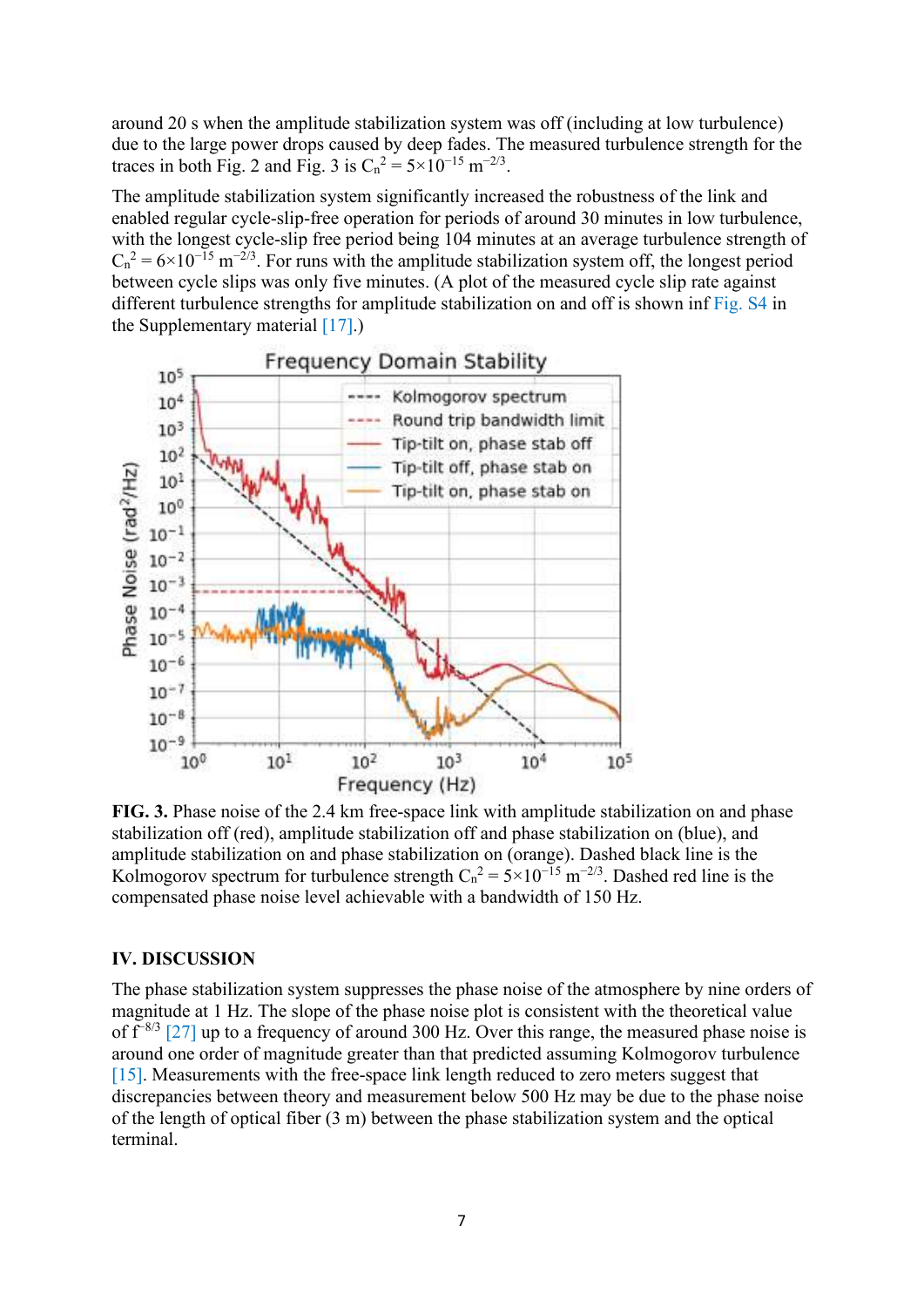When the phase stabilization system is on, the phase noise is flat from 1 Hz to 100 Hz before reducing at frequencies above 100 Hz. We believe this is due to broadband noise resulting from the EDFA repeatedly amplifying reflections resulting from the folded link. As a result, the fractional frequency stabilities achieved in this experiment are currently limited by the broadband noise of the optical amplifier (EDFA) at integration times shorter than 10 s. This is unlikely to be a problem in a real, bistatic, link, and this noise was not seen in point-to-point tests using the same EDFA and similar optical terminals [22].

The fractional frequency stabilities are limited by thermal instabilities at integration times longer than 10 s [17]. The optical assemblies were well insulated for passive thermal stability, and attempts to actively control the temperature did not improve the fractional frequency or phase stability. It is likely that this residual thermal instability is caused by the thermal instabilities of the measurement electronics (likely the internal phase-locked loops) and electric cables used in both the phase stabilization servo and the phase noise measurements. Future experiments with this technology will add further temperature stabilization to the control and measurement electronics in order to achieve greater longer-term stability.

Also shown in Fig. 2 are traces representing the stability of current state-of-the-art optical atomic clocks (dashed pink) [11] as well as the predicted performance of future optical clocks (dashed cyan) [12]. For a laser link to a spacecraft at an altitude of 500 km, approaching from 60° off the zenith, the light round trip time limits the phase noise correction bandwidth to approximately 150 Hz (1000 km initial distance). With this assumption, the results from Fig. 3 (backed up by Fig. S3 in the Supplementary material [17]) are used to calculate a predicted fractional frequency that could be achieved for a ground-to-space link (dashed black). (The dashed red line in Fig. 3 represents the level to which the atmospheric phase noise, solid red, could be stabilized with a bandwidth limit of 150 Hz.) This shows that, for a ground-to-space laser link using this phase and amplitude stabilization technology, measurement precision will be limited by the residual instabilities of the optical clocks after only a few seconds of integration, and will achieve a fractional frequency stability of  $1 \times 10^{-20}$ after 300 s. This stability level is also consistent with the limits imposed by two-way differential phase noise caused by the point-ahead angle required to track the orbiting spacecraft [16,28].

Detailed analysis of the performance of the amplitude stabilization system is shown in the Supplementary material [17], including the measured cycle slip rate against different turbulence strengths (Fig. S4), and a comparison of the measured returned optical power against the expected returned optical power calculated from the measured turbulence strength (Fig. S5). The amplitude stabilization system significantly reduces the rate of cycle slips up to a turbulence strength of  $C_n^2 = 1.5 \times 10^{-14} \text{ m}^{-2/3}$ , corresponding to a Fried scale of 36 mm over the 2.4 km link, very close to the fiber-coupled beam diameter of the optical terminal (see section 5 in the Supplementary material  $[17]$ ). In conventional adaptive optics literature  $[29]$ , it is often stated that first-order tip-tilt active optics should effectively suppress spatial distortions caused by the atmosphere until the diameter of the aperture is two to three times larger than the Fried scale. However, the rapid reduction in performance of the amplitude stabilization system when the Fried scale becomes comparable to, or smaller than, the fibercoupled beam diameter suggests that higher-order adaptive optics are needed at much lower turbulence levels. This is consistent with previously reported results using similar optical terminals [16]. This may not be a problem for ground-to-space links, where the Fried parameter will be on the order of 10 cm or greater, but horizontal ground-to-ground links will either have to employ higher-order adaptive optics, or use a smaller aperture and suffer the resulting additional signal loss due to increased beam divergence.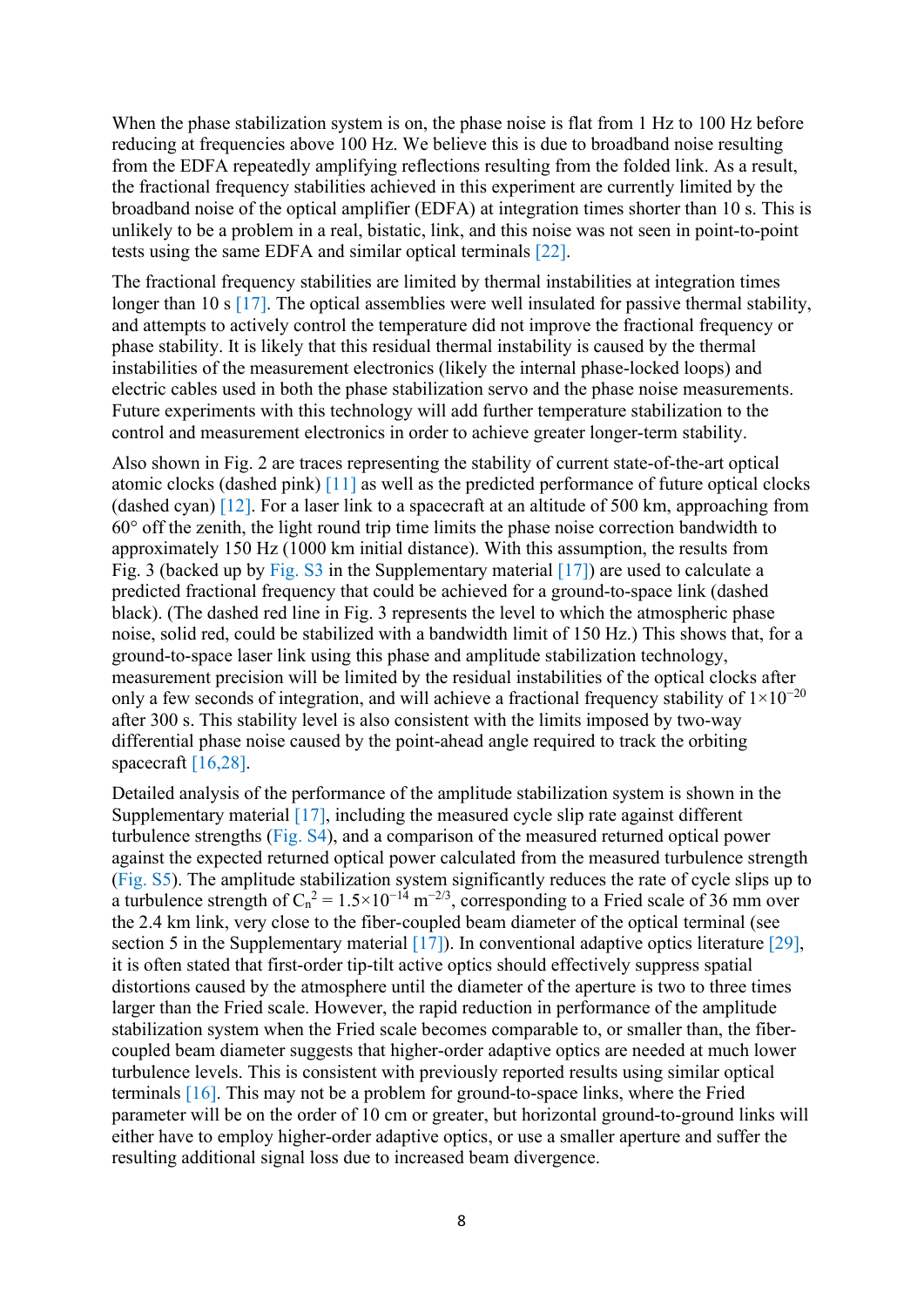### **V. CONCLUSION**

The phase and amplitude stabilization technologies described in this paper are shown to be able to provide a robust and stable laser link over a 2.4 km horizontal free-space path with levels of turbulence similar to that expected over a slant-path link to a low Earth orbit satellite. The tip-tilt active optics are able to effectively suppress the amplitude noise caused by beam wander until the Fried scale becomes comparable in size to the primary optic of the optical terminal, after which point, higher-order adaptive optics are necessary. The phase stabilization system is able to stabilize the extremely high levels of phase noise caused by atmospheric turbulence and, with the improved signal-to-noise ratio and longer cycle-slipfree periods made possible by the tip-tilt stabilization, is able to achieve a fractional frequency stability of  $6.1 \times 10^{-21}$  after 300 s of integration, a time period comparable to the viewing window of a satellite in low Earth orbit. Over the 2.4 km link, the residual instability of the phase stabilization system is better than that of modern optical atomic clocks [11] after less than 100 ms of integration.

The measured unstabilized phase noise of the 2.4 km horizontal link is greater than that expected for a 1000 km slant-path to a low Earth orbit satellite 60° off the zenith. By limiting the phase noise suppression bandwidth of the phase stabilization system to 150 Hz, limited by the light round-trip time to the satellite, we are able to estimate the achievable fractional frequency stability of a laser link from the ground to low Earth orbit. We find that such a link would have a fractional frequency stability of around  $4.5 \times 10^{-17}$  after 1 s of integration. This is consistent with the expected stability limit due to the differential path noise caused by the point-ahead angle to the satellite  $[14,28]$ , and means that a ground-to-space link using this stabilization technology will surpass the residual instabilities of modern optical clocks after only around 1 s of integration.

This result shows that the phase and amplitude stabilization technologies presented in this paper can provide the basis for ultra-precise timescale comparison of optical atomic clocks through the turbulent atmosphere. We are currently deploying upgraded versions of these systems over a 10 km horizontal link to investigate more challenging atmospheric turbulence scenarios, and are also developing ground terminals able to track drones, airplanes, and highaltitude balloons as precursors to establishing a link to a satellite in orbit. Tracking moving targets requires Doppler compensation, and high-stability frequency-swept laser systems [30] are also being developed to account for the large and rapidly changing Doppler shifts necessary to maintain an optical metrology link to a satellite in low Earth orbit. Applying these technologies to advanced optical ground stations currently under development [31], will enable the creation of a global optical atomic clock network for high-precision fundamental and applied science measurements limited by the residual instabilities of the optical atomic clocks. This technology also has promising applications in free-space laser communications [32] and quantum key distribution [33].

### **ACKNOWLEDGMENTS**

The authors would like to thank the Harry Perkins Institute of Medical Research for assistance in setting up the free-space link. This research is funded by the Australian Research Council's Centre of Excellence for Engineered Quantum Systems (EQUS, CE170100009) and the SmartSat Cooperative Research Centre (CRC. Research Project 1- 01). D.R.G. is supported by a Forrest Research Foundation Fellowship. B.P.D-M. is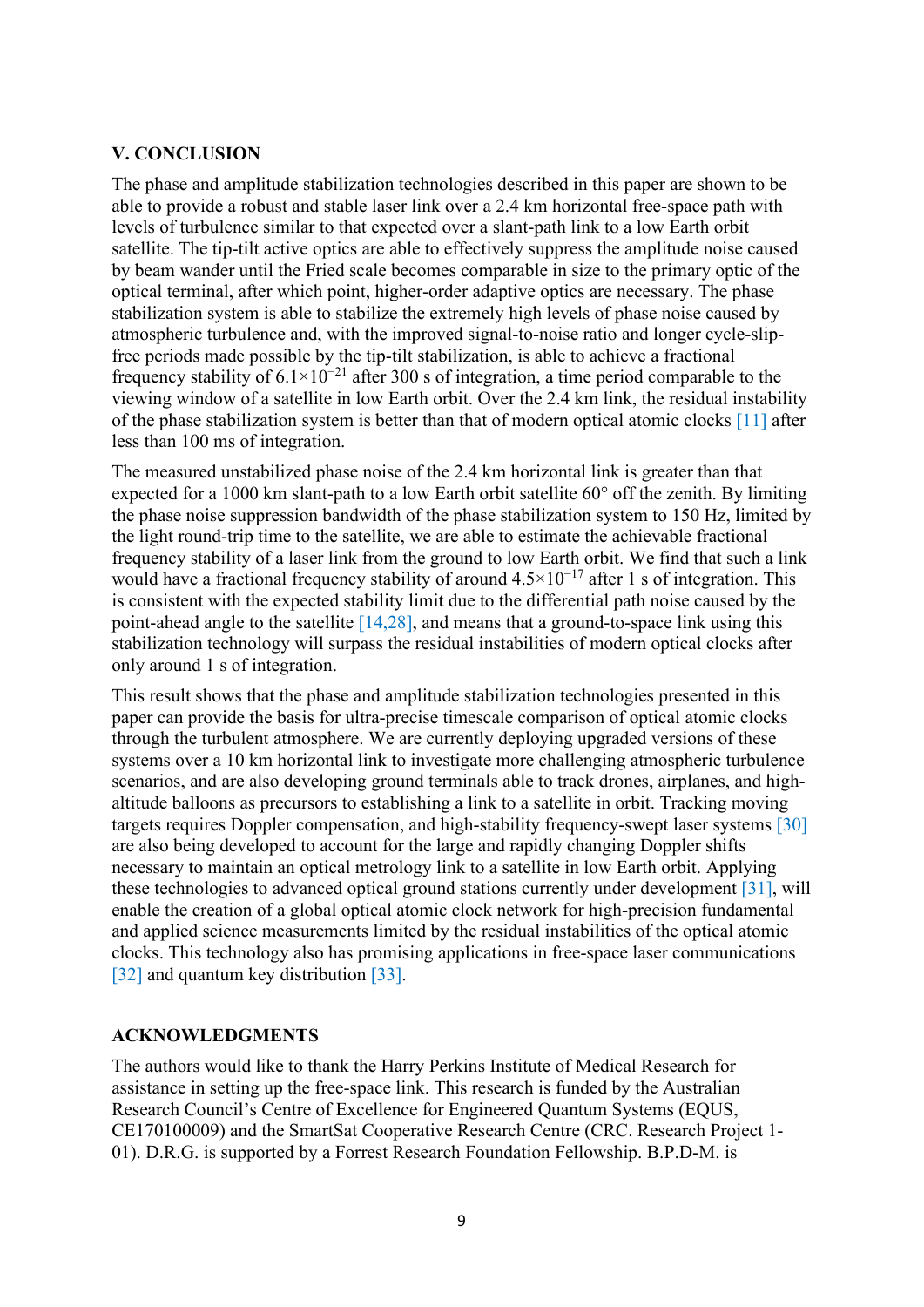supported by an Australian Government Research Training Program (RTP) Scholarship and a CRC Top-Up Scholarship.

D.R.G. and L.A.H. contributed equally to this work.

- 1. M. Takamoto, I. Ushijima, N. Ohmae, T. Yahagi, K. Kokado, H. Shinkai, and H. Katori, Test of General Relativity by a pair of transportable optical lattice clocks, Nat. Photonics **14**, 411(2020). doi:10.1038/s41566-020-0619-8
- 2. R. M. Godun P. B. R. Nisbet-Jones, J. M. Jones, S. A. King, L. A. M. Johnson, H. S. Margolis, K. Szymaniec, S. N. Lea, K. Bongs, and P. Gill, Frequency ratio of two optical clock transitions in Yb+171 and constraints on the time variation of fundamental constants. Phys. Rev. Lett. **113**, 210801 (2014). doi:10.1103/PhysRevLett.113.210801
- 3. A. Derevianko and M. Pospelov, Hunting for topological dark matter with atomic clocks, Nat. Phys. **10**, 933 (2014). doi:10.1038/nphys3137
- 4. P. Delva, A. Hees and P. Wolf, Clocks in space for tests of fundamental physics, Space Sci. Rev. **212**, 1385 (2017). doi:10.1007/s11214-017-0361-9
- 5. M. Takamoto, I. Ushijima, M. Das, N. Nemitz, T. Ohkubo, K. Yamanaka, N. Ohmae, T. Takano, T. Akatsuka, A. Yamaguchi and H. Katori, Frequency ratios of Sr, Yb, and Hg based optical lattice clocks and their applications. Comp. Ren. Phys. **16**, 489 (2015). doi:10.1016/j.crhy.2015.04.003
- 6. F. Riehle, Optical clock networks, Nat. Photonics **11**, 25 (2017). doi:10.1038/nphoton.2016.235
- 7. W. McGrew, X. Zhang, R. J. Fasano, S. A. Schäffer, K. Beloy, D. Nicolodi, R. C. Brown, N. Hinkley, G. Milani, M. Schioppo and T. H. Yoon, Atomic clock performance enabling geodesy below the centimetre level. Nature **564**, 87 (2018). doi:10.1038/s41586- 018- 0738-2
- 8. B.P. Dix-Matthews, S. W. Schediwy, D. R. Gozzard, S. Driver, K. U. Schreiber, R. Carman and M. Tobar, Methods for coherent optical Doppler orbitography. Jour. of Geod. **94**, 1 (2020). doi:10.1007/s00190-020-01380-w
- 9. W. Lewandowski and E. Arias, GNSS times and UTC. Metrologia **48**, S219 (2011). doi:10.1088/0026-1394/48/4/S14
- 10. C. Clivati, R. Ambrosini, T. Artz, A. Bertarini, C. Bortolotti, M. Frittelli, F. Levi, A. Mura, G. Maccaferri, M. Nanni and M. Negusini, A VLBI experiment using a remote atomic clock via a coherent fibre link. Sci. Rep. **7**, 40992 (2017). doi:10.1038/srep40992
- 11. T. Bothwell, D. Kedar, E. Oelker, J. M. Robinson, S. L. Bromley, W. L. Tew, J. Ye and C. J. Kennedy, JILA SrI optical lattice clock with uncertainty of 2.0×10−18. Metrologia **56**, 065004 (2019). doi:10.1088/1681-7575/ab4089
- 12. N. Hinkley, J. A. Sherman, N. B. Phillips, M. Schioppo, N. D. Lemke, K. Beloy, M. Pizzocaro, C. W. Oates and A. D. Ludlow, An atomic clock with 10<sup>-18</sup> instability. Science **341**, 1215 (2013). doi:10.1126/science.1240420
- 13. D.R. Gozzard, S. W. Schediwy, B. Stone, M. Messineo and M. Tobar, Stabilized freespace optical frequency transfer. Phys. Rev. App. **10**, 024046 (2018). doi:10.1103/PhysRevApplied.10.024046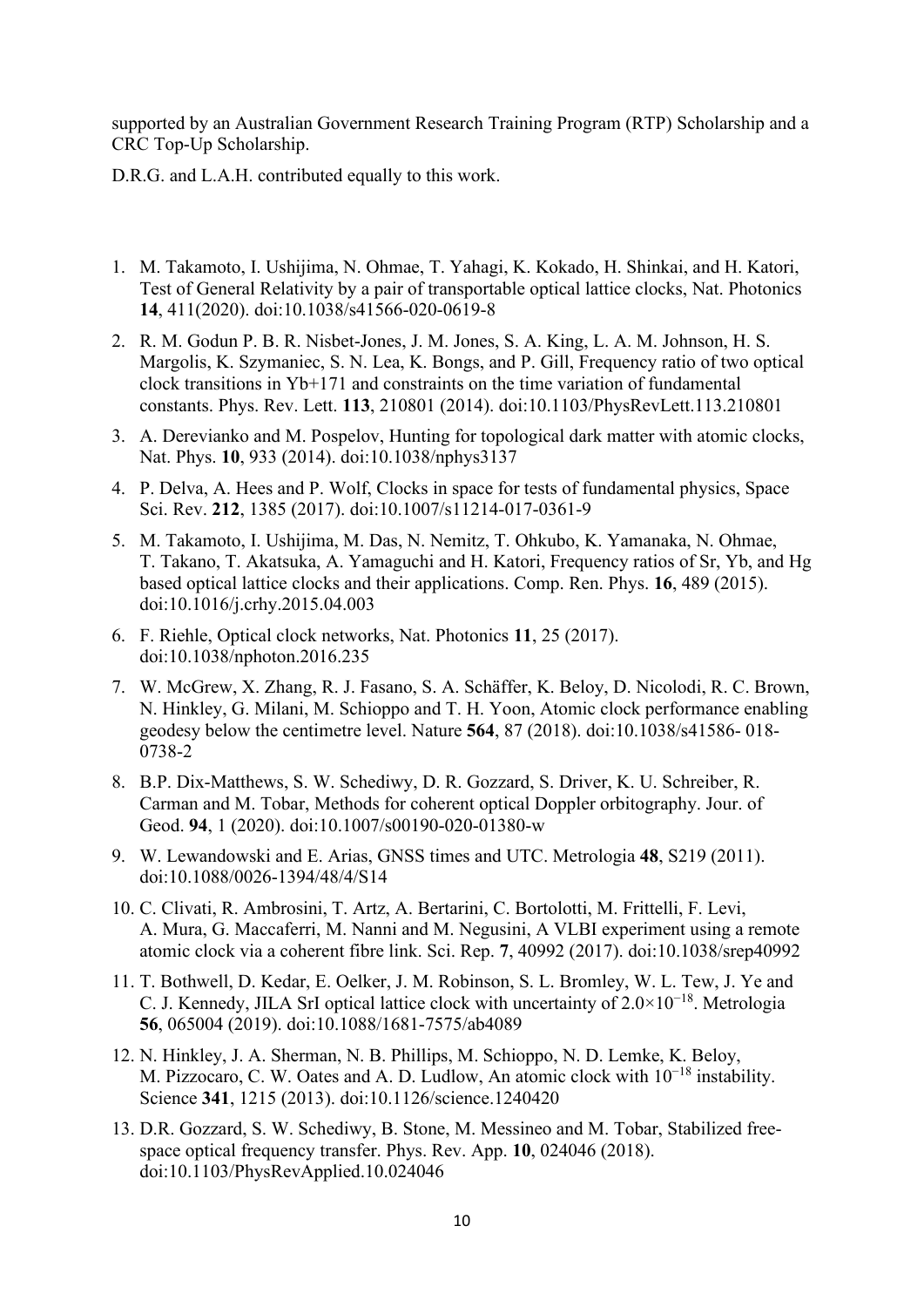- 14. C. Robert, J.M. Conan and P. Wolf, Impact of turbulence on high-precision groundsatellite frequency transfer with two-way coherent optical links. Phys. Rev. A **93**, 033860 (2016). doi:10.1103/PhysRevA.93.033860
- 15. L. C. Sinclair, F. R. Giorgetta, W. C. Swann, E. Baumann, I. Coddington and N. R. Newbury, Optical phase noise from atmospheric fluctuations and its impact on optical time-frequency transfer. Phys. Rev. A **89**(2), 023805 (2014). doi:10.1103/PhysRevA.89.023805
- 16. W. C. Swann, L. C. Sinclair, I. Khader, H. Bergeron, J-D. Deschênes and N. R. Newbury, Low-loss reciprocal optical terminals for two-way time-frequency transfer. App. Opt. **56**, 9406 (2017). doi:10.1364/AO.56.009406
- 17. Supplemental Material at [URL] for noise analysis and additional data plots.
- 18. P. A. Williams, W. C. Swann and N. R. Newbury, High-stability transfer of an optical frequency over long fiber-optic links. J. Opt. Soc. Am. B. 25, 1284 (2008). doi:10.1364/OL.32.003056
- 19. K. Predehl, G. Grosche, S. M. F. Raupach, S. Droste, O. Terra, J. Alnis, Th. Legero, T. W. Hänsch, T. Udem, R. Holzwarth and H. Schnatz, A 920-kilometre optical fiber link for frequency metrology at the  $19<sup>th</sup>$  decimal place. Science 336, 441 (2012)
- 20. S. Droste, F. Ozimek, Th. Udem, K. Predehl, T. W. Hänsch, H. Schnatz, G. Grosche and R. Holzwarth, Optical-frequency transfer over a single-span 1840 km fiber link. Phys. Rev. Lett. **111**, 110801 (2013)
- 21. S. M. F. Raupach, A. Koczwara and G. Groshe, Brillouin amplification supports  $1\times10^{-20}$ uncertainty in optical frequency transfer over 1400 km of underground fiber. Phys. Rev.A **92**, 021801 (2015).
- 22. B. P. Dix-Matthews, S. W. Schediwy, D. R. Gozzard, E. Savalle, F-X. Esnault, T. Lévèque, C. Gravestock, D. D'Mello, S. Karpathakis, M. Tobar and P. Wolf, Point-topoint stabilized optical frequency transfer with active optics. Nat. Comm. **12**, 1 (2021). doi:10.1038/s41467-020-20591-5
- 23. H. J. Kang, J. Yang, B. J. Chun, H. Jang, B. S. Kim, Y-J. Kim and S-W. Kim, Free-space transfer of comb-rooted optical frequencies over an 18 km open-air link. Nat. Comm. **10**, 1 (2019). doi:10.1038/s41467-019-12443-8
- 24. M. I. Bodine, J-D. Deschênes, I. H. Khader, W. C. Swann, H. Leopardi, K. Beloy, T. Bothwell, S. M. Brewer, S. L. Bromley, J. S. Chen and S. A. Diddams, Optical atomic clock comparison through turbulent air. Phys. Rev. Res. **2**, 033395 (2020). doi:10.1103/PhysRevResearch.2.033395
- 25. Boulder Atomic Clock Optical Network BACON Collaboration, Frequency ratio measurements at 18-digit accuracy using an optical clock network. Nature **591**, 564 (2021). https://doi.org/10.1038/s41586-021-03253-4
- 26. S. Manning, B. A. Clare, K. J. Grant and K. A. Mudge, Development and implementation of a robust angle of arrival turbulence measurement system. Opt. Eng. **54**, 114104 (2015). doi:10.1117/1.OE.54.11.114104
- 27. J.M. Conan, G. Rousset and P.Y. Madec, Wave-front temporal spectra in high-resolution imaging through turbulence. JOSA A **12**, 1559 (1995). doi:10.1364/josaa.12.001559
- 28. W. C. Swann, M. I. Bodine, I. Khader, J-D. Deschênes, E. Baumann, L. C. Sinclair and N. R. Newbury, Measurement of the impact of turbulence anisoplanatism on precision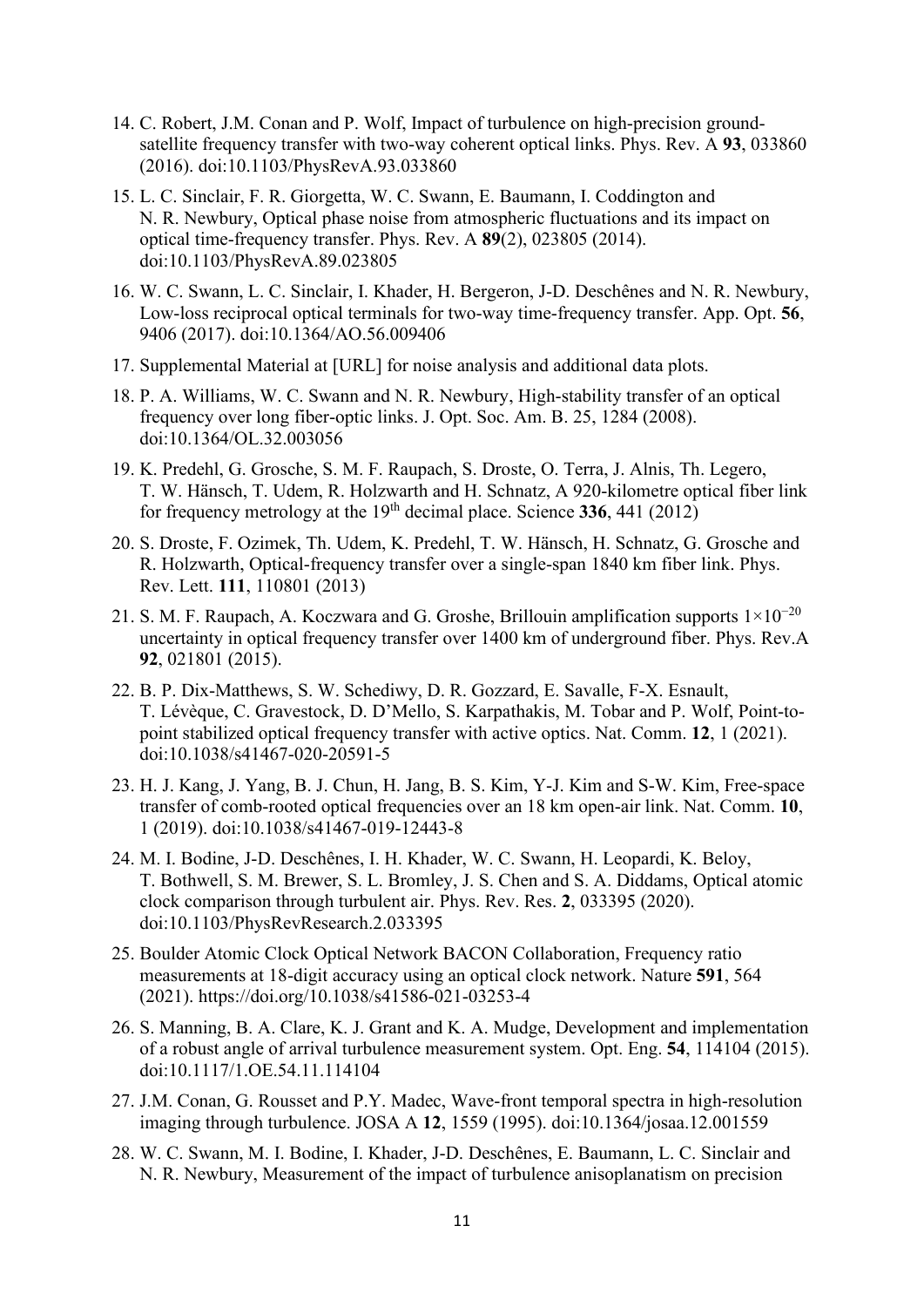free-space optical time transfer. Phys. Rev. A **99**, 023855 (2019). https://doi.org/10.1103/PhysRevA.99.023855

- 29. L. C Andrews and R. L. Phillips, "Optical turbulence profiles" in Laser beam propagation through random media (SPIE, Bellingham, ed. 2, 2005), pp. 481-492.
- 30. N. Chiodo, K. Djerroud, O. Acef, A. Clairon and P. Wolf, Lasers for coherent optical satellite links with large dynamics. App. Opt. **52**, 7342 (2013). https://doi.org/10.1364/AO.52.007342
- 31. F. Bennet, K. Ferguson, K. Grant, E. Kruzins, N. Rattenbury and S. Schediwy, An Australian/New Zealand optical communications ground station network for next generation satellite communications. Proc. SPIE, Free-Space Laser Communications XXXII, 1127202 (2020). doi:10.1117/12.2545305
- 32. B. P. Dix-Matthews, D. R. Gozzard, S. F. E. Karpathakis, C. T. Gravestock and S. W. Schediwy, Ultra-wideband free-space optical phase stabilization. IEEE Comm. Lett. **25**, 1610 (2021). https://doi.org/10.1109/LCOMM.2021.3053943
- 33. M. Pittaluga, M. Minder, M. Lucamarini, M. Sanzaro, R. I. Woodward, M-J. Li, Z. Yuan and A. J. Shields, 600-km repeater-like quantum communications with dual-band stabilization. Nat. Photonics (2021). doi:10.1038/s41566-021-00811-0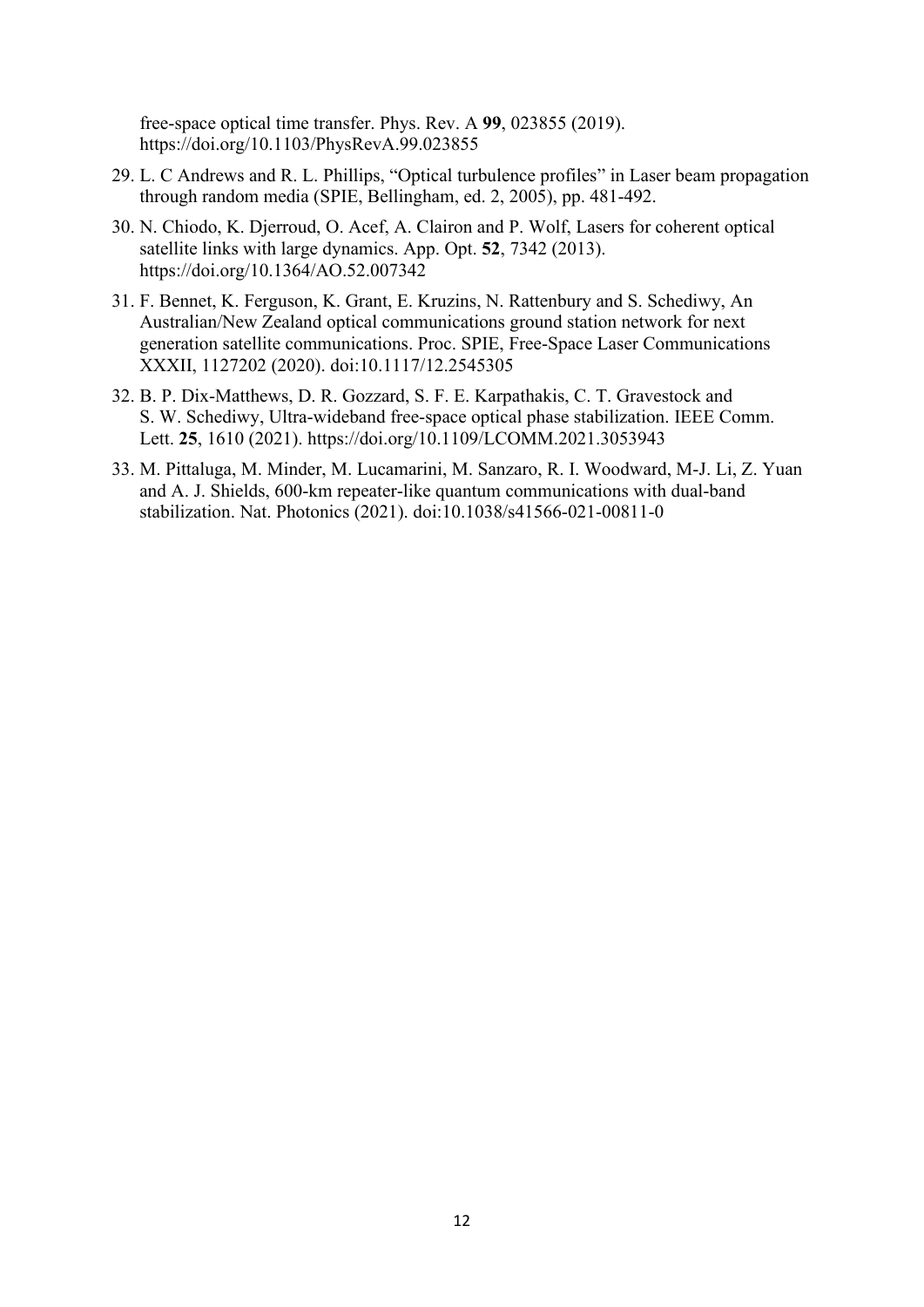## **Supplementary Material Ultra-stable Free-Space Laser Links for a Global Network of Optical Atomic Clocks**

**Authors:** D. R. Gozzard, L. A. Howard, B. P. Dix-Matthews, S. F. E. Karpathakis, C. T. Gravestock, S. W. Schediwy

#### 1. Phase stabilization system noise analysis

Here we estimate the noise floor of the phase stabilization system resulting from residual atmospheric noise and laser frequency noise when the phase stabilization system is active. For a stationary noise process  $x(t)$  that has a PSD  $Sx(f)$ , the linear combination of noise processes is given by

$$
S_z(f) = \left(\sum_i a_i^2 + \sum_i a_i a_j \cos\left(2\pi f(T_i - T_j)\right)\right) S_x(f),\tag{1}
$$

where  $a_i$  and  $a_j$  are arbitrary real constants.

Assuming a link delay of T, the heterodyne beat,  $v_{servo}$ , at the phase stabilization system servo photodetector is:

$$
v_{servo} = -v_c(t) + v_c(t - 2T) + v_{atm}(t - T) + v_{atm}(t) + v_{AOM}(t) + v_{AOM}(t - 2T),
$$
\n(2)

where  $v_c$  is the optical carrier frequency,  $v_{atm}$  is the noise of the atmosphere, and  $v_{AOM}$  is the frequency shift of the servo AOM.

Under the condition that the PLL drives the servo signal to zero and  $v_{AOM}(t) \approx$  $v_{AOM}(t-2T), v_{AOM}$  becomes

$$
\nu_{AOM} = \frac{1}{2} [\nu_c(t) - \nu_c(t - 2T) - \nu_{atm}(t - T) - \nu_{atm}(t)],
$$
\n(3)

The beat frequency at the phase noise measurement photodetector is given by

$$
\nu_{PN} = -\nu_c(t) + \nu_c(t - T) + \nu_{atm}(t) + \nu_{AOM}(t - T), \tag{4}
$$

and, using the equation for  $v_{AOM}$ , becomes  $\sim$ 

$$
v_{PN} = -v_c(t) + \frac{3}{2}v_c(t - T) - \frac{1}{2}v_c(t - 3T) + v_{atm}(t) - \frac{1}{2}v_{atm}(t - T) - \frac{1}{2}v_{atm}(t - 2T).
$$
 (5)

Applying the formula for  $S_z(f)$ , the contributions of the residual laser and atmospheric noise sources at the phase noise measurement photodetector are respectively

$$
S_{meas}^c(f) = \left(\frac{7}{2} - 3\cos(2\pi f T) - \frac{3}{2}\cos(4\pi f T) + \cos(6\pi f T)\right)S_c(f),\tag{6}
$$

And

$$
S_{meas}^{atm}(f) = \left(\frac{3}{2} - \frac{1}{2}\cos(4\pi fT) - \cos(4\pi fT)\right)S_{atm}(f),\tag{7}
$$

The propagation time,  $T$ , is estimated from the optical paths lengths, which are 5 m of optical fiber internal to the phase stabilization system, 5 m of optical fiber patch cord from the phase stabilization system to the optical terminal, and the 2.4 km free-space link. The index of refraction of the optical fiber is 1.45. Figure S1 shows the unstabilized atmospheric noise (red, from Fig. 3), the residual laser phase noise (green), and the theoretical stabilized phase noise performance of the phase stabilization system over the 2.4 km link (purple).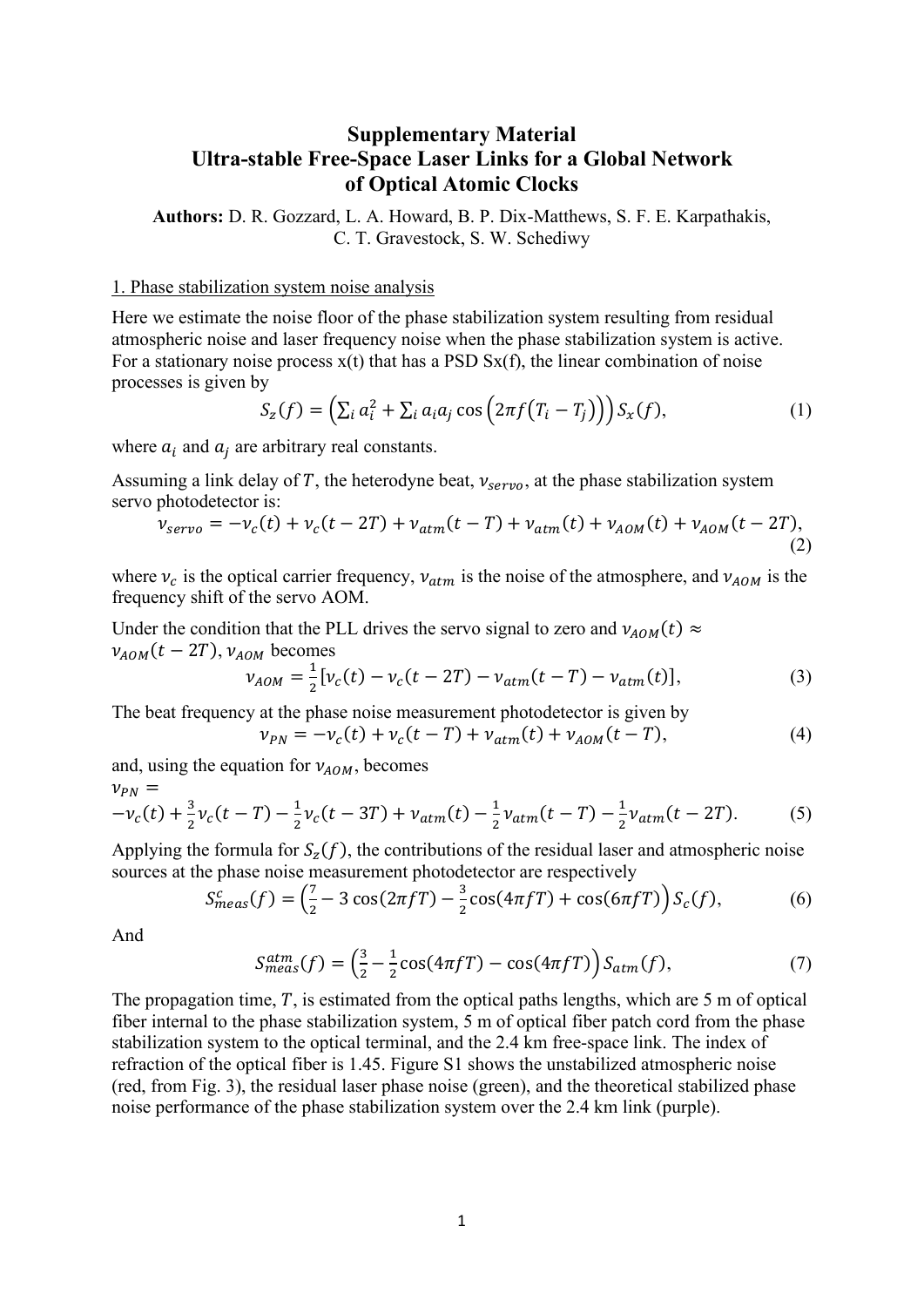

### **Fig. S1.**

Estimate of the noise floor of the phase stabilized 2.4 km free-space link. Red, unstabilized atmospheric noise from Fig. 3; green, residual noise of laser; purple, calculated phase noise floor; orange, measured phase noise performance from Fig. 3.

The measured phase noise (orange) is consistent with the modelled phase noise floor at frequencies above 20 Hz. Measurements over shorter and point-to-point links [22] indicate that the excess phase noise seen in the measured phase noise performance is mainly attributed to the EDFA.

#### 2. Turbulence effects

The Fried coherence length,  $r_0$ , is the diameter of a circular aperture over which the RMS wavefront aberration due to atmospheric turbulence is 1 rad. This coherence length, or 'Fried scale', defines the maximum diameter of an optical receiver aperture before atmospheric distortion begins to significantly impact the performance. Under the assumption of a horizontal atmospheric link with uniform turbulence distribution along the path (i.e.  $C_n^2$  is constant along the path), the Fried coherence length for a plane wave reduces to [29]

$$
r_0 = 1.68(C_n^2 L k^2)^{-3/5},\tag{8}
$$

where L is the length of the path and  $k$  is the wave number of the optical signal.

Under the assumption of Taylor's frozen flow hypothesis and Kolmogorov turbulence, the phase noise spectrum,  $S_{\varphi}(f)$ , caused by atmospheric turbulence is given by [15]  $S_{\varphi}(f) = 0.016k^2 C_n^2 LV^{5/3} f^{-8/3}$  [rad<sup>2</sup>/Hz], (9)

where  $V$  is the windspeed perpendicular to the beam direction and  $f$  is the Fourier frequency of the turbulence. This was used to compute the Kolmogorov turbulence spectrum shown in Fig. 3. The phase noise spectrum can be converted to the angle of arrival spectrum,  $S_{\alpha}(f)$ , by

$$
S_{\alpha}(f) = \left(\frac{c}{v_c V}\right)^2 f^2 S_{\varphi}(f) \quad [rad^2 / Hz],\tag{10}
$$

where  $v_c$  is the optical carrier frequency and c is the speed of light.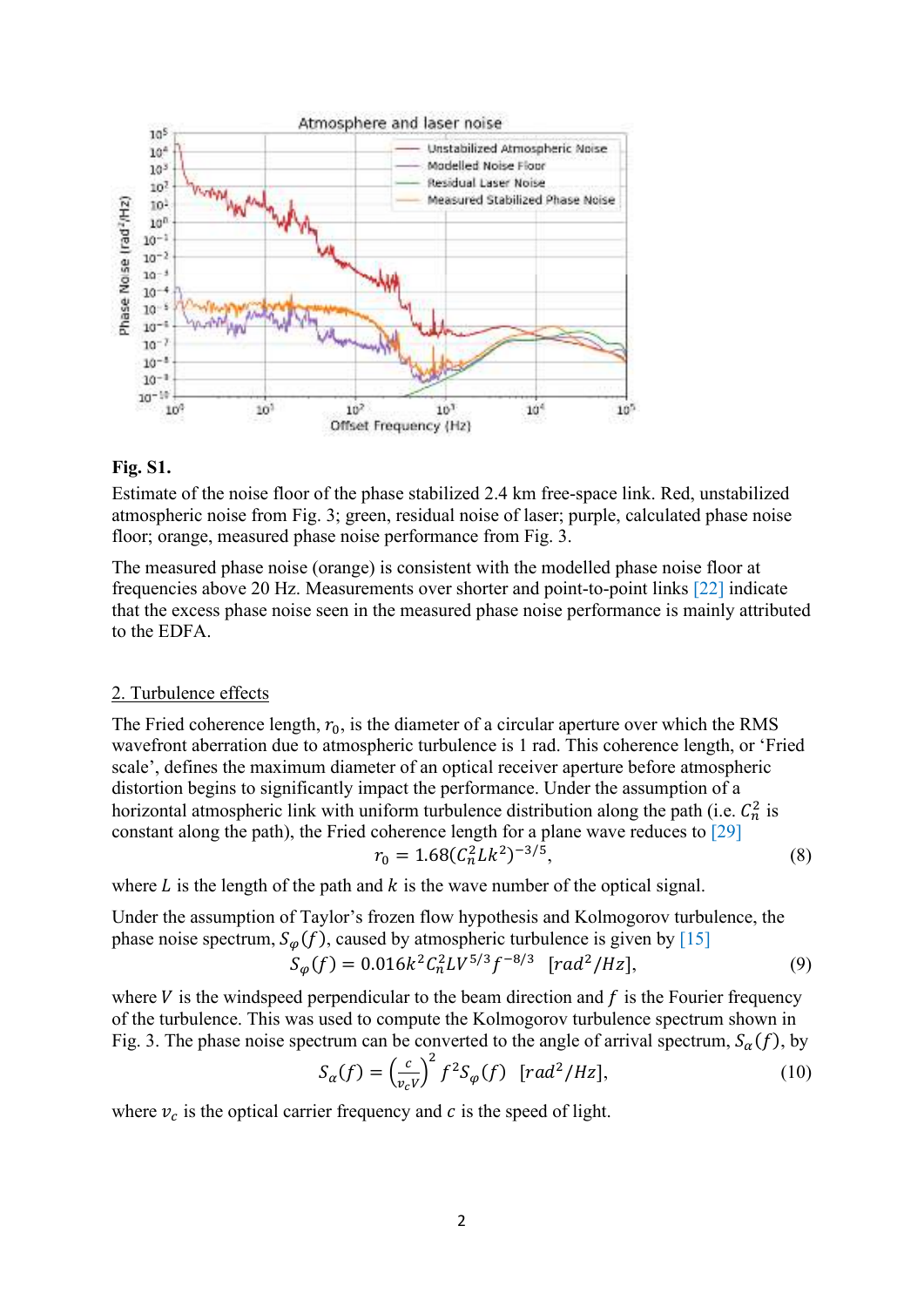#### 3. Comparison to ground-to-space link

We will assume the ground-to-space link is targeted at a satellite in a circular low Earth orbit at an altitude of 500 km and an orbital speed of 7.68 km/s. Using the Hufnagel-Valley model, the  $C_n^2$  profile with altitude is [29]

$$
C_n^2(h) =
$$
  
0.00594(w/27)<sup>2</sup>(10<sup>-5</sup>h)<sup>10</sup> exp $\left(-\frac{h}{100}\right)$  + 2.7 × 10<sup>16</sup> exp $\left(-\frac{5}{1500}\right)$  + A exp $\left(-\frac{h}{100}\right)$ , (11)

where h is the height above the ground, A is the value of  $C_n^2$  at ground level, and w is the 'pseudowind' given by

$$
w = \sqrt{\frac{1}{15 \times 10^3} \int_{5 \times 10^3}^{20 \times 10^3} V^2(h) dh},
$$
\n(12)

where  $V(h)$  is given by the Bufton wind model as

$$
V(h) = w_s h + V_g + 30 \exp\left[-\left(\frac{h - 9400}{4800}\right)^2\right],\tag{13}
$$

where ws is the slew rate of the ground station and  $V<sub>a</sub>$  is the ground wind speed (assumed to be 10 km/h for this analysis).

Figure S.2 shows the angle of arrival spectrum for the horizontal 2.4 km link and for a ground-to-space link computed from the above models. The calculations assume a windspeed of 10 km/h, a turbulence strength of  $C_n^2 = 1 \times 10^{-14}$  m<sup>-2/3</sup> at ground level, and that the ground terminal is pointing at a spacecraft 60° off the zenith (i.e. approximately 1000 km from the ground station).



### **Fig. S2.**

Laser beam angle of arrival jitter spectrum for the 2.4 km horizontal link (orange) and ground-to-space link (dashed blue).

Figure S.3 shows the theoretical phase noise spectrum for the 2.4 km link and for a groundto-space link with the same assumptions as for the angle of arrival jitter spectrum. The figure also shows the measured phase noise over the 2.4 km link for comparison.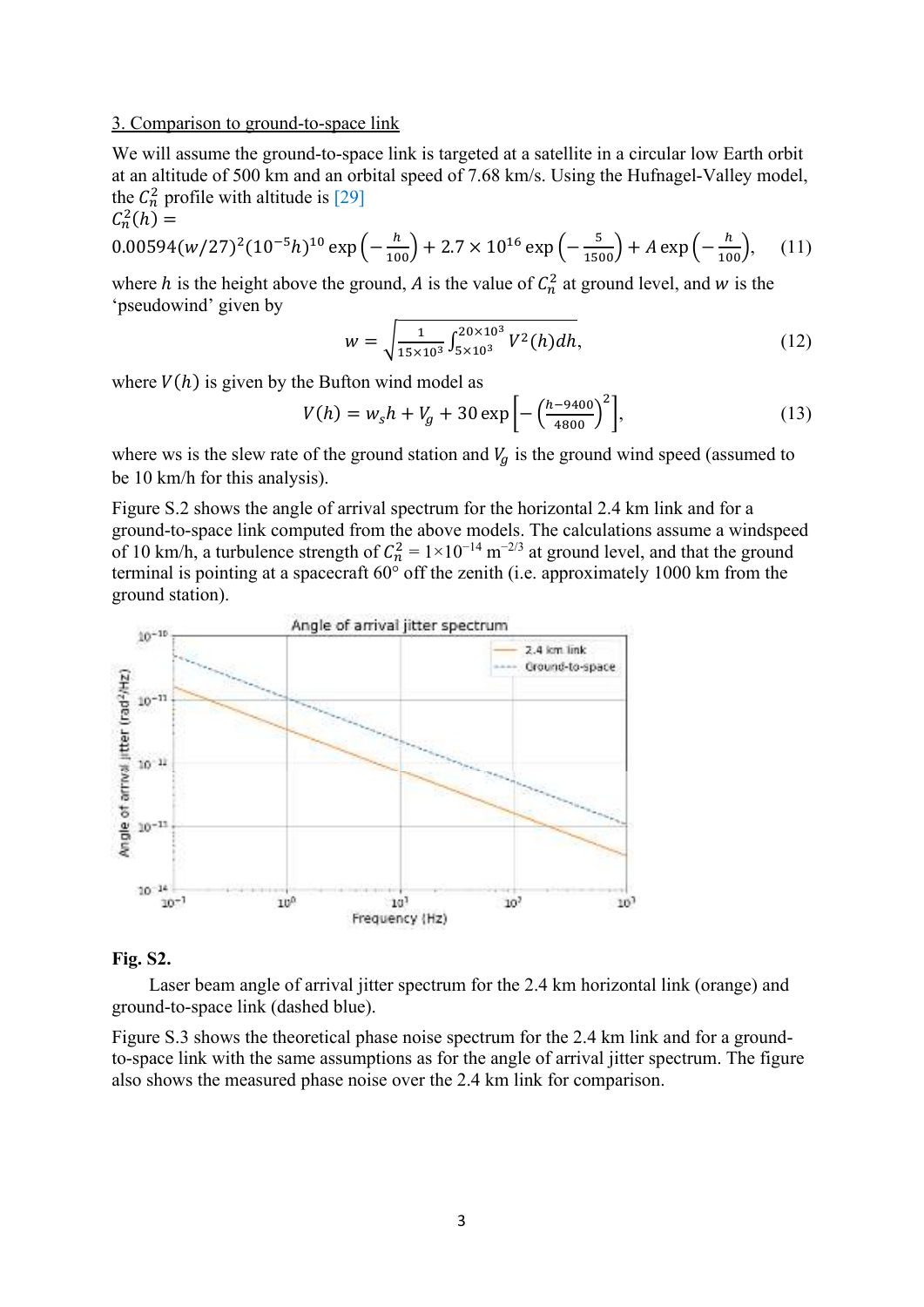

### **Fig. S3.**

Expected phase noise spectrum for 2.4 km link (orange) and ground-to-space link (dashed blue). Measured 2.4 km link phase noise (red) shown for comparison.

It can be seen that the angle of arrival jitter spectrum for the 2.4 km horizontal link is of the same order of magnitude as for a slant path sweeping through the atmosphere to a LEO spacecraft for the same turbulence strength at ground-level. For these scenarios, the calculated phase noise spectrum is very similar, while the actual measured phase noise over the 2.4 km link is significantly greater than the predicted level. Therefore, we can conclude that the turbulence effects over the 2.4 km horizontal free-space link are similar to or greater than a ground-to-space link from the same location in the same conditions.

### 4. Amplitude stabilization system performance

Figure S4 shows the rate of cycle slips against atmospheric turbulence strength with amplitude stabilization off (blue) and on (orange).



## **Fig. S4.**

Rate of cycles slips of phase against atmospheric turbulence strength for spatial stabilization off (blue) and on (orange).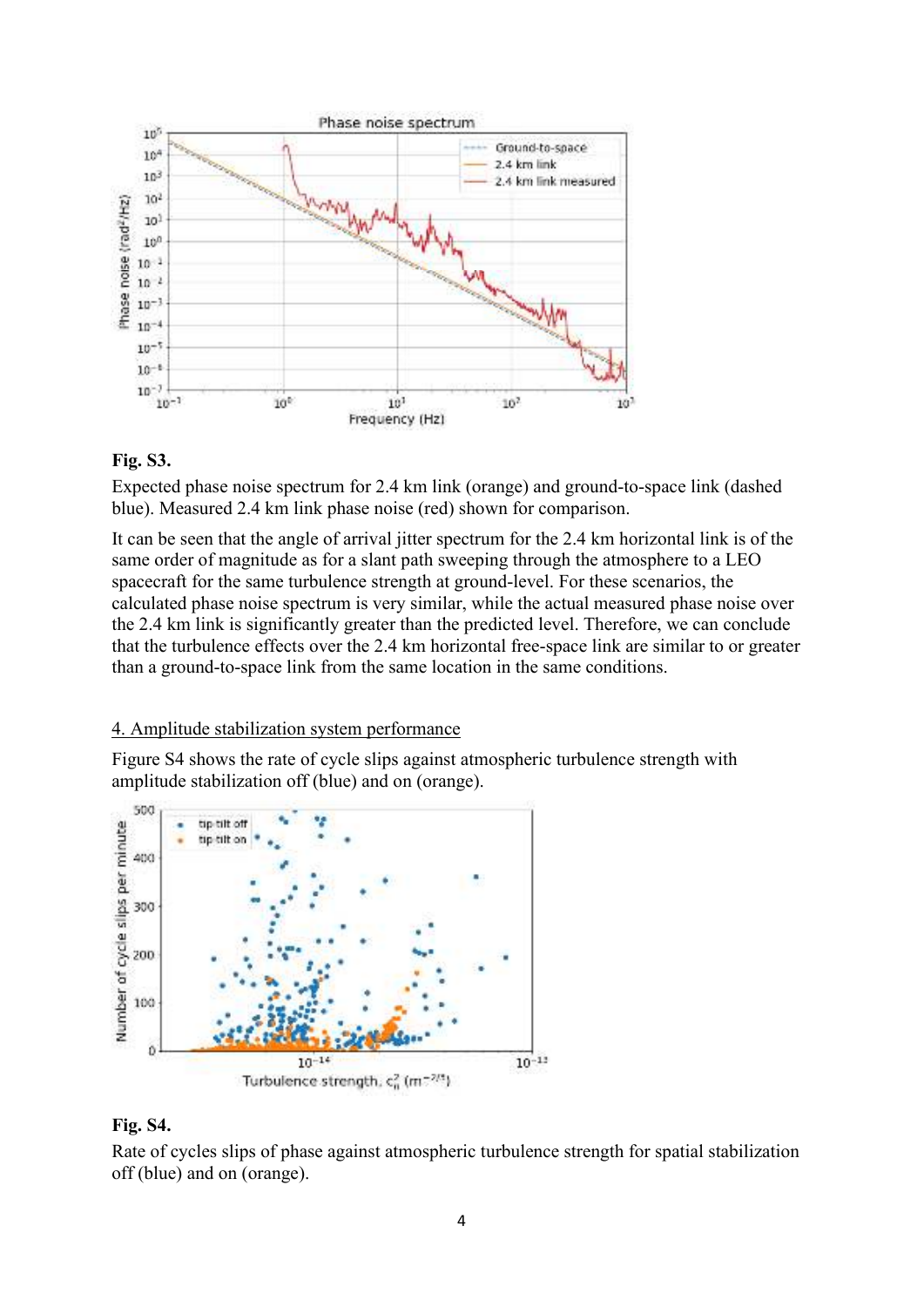#### 5. Optical power vs turbulence

#### The power, P, received through a circular aperture is given by  $P = P_0 \left[ 1 - \exp(-2r_A^2/w_z^2)\right]$  $(14)$

where  $P_0$  is the power of the incident beam,  $r_A$  is the radius of the aperture, and  $w_z$  is the radius of the beam arriving at the aperture. Because, in these experiments, the returning laser beam is coupled back into fiber, only the central coherence region of the beam will couple efficiently into the single mode fiber. Thus, in the case where turbulence is sufficiently strong that  $r_0$  is smaller than  $r_A$ ,  $r_0$  is used in place of  $r_A$  to calculate the received power.

To calculate  $w_z$  it is necessary to take into account the additional beam divergence caused by atmospheric turbulence. The beam divergence,  $\theta_{turb}$ , taking atmospheric turbulence into account, it given by

$$
\theta_{turb} = \frac{1}{2} \sqrt{\left(\frac{4\lambda}{\pi r_A}\right)^2 + \left(\frac{2\lambda}{r_0}\right)^2},\tag{15}
$$

where  $\lambda$  is the wavelength of the optical carrier.

Accounting for free-space-to-fiber coupling loss, loss through the terminal optics, and the efficiency and gain of the photodetector, it is possible to calculate the expected optical power (photodetector voltage) for a measured  $C_n^2$ . Figure S5 shows the measured turbulence strength (orange), expected photodetector voltage given the measured turbulence strength (light blue), and the measured photodetector voltage (dark blue).



#### **Fig. S5.**

Measured returned optical power, in terms of photodetector voltage (blue) compared with expected optical power (orange) calculated from measured turbulence strength (green).

It can be seen from Fig. S5 that the expected voltage tracks the measured voltage very well during some periods, and less well during others. We surmise that periods when the expected voltage does not track the measured voltage are due to turbulence not being uniformly distributed across the free-space path during those periods. For example, heating of, and air movement around, the buildings at the ends of the link will cause a non-uniform turbulence distribution. No significant correlation of turbulence strength, or degree of correlation between expected and measured voltage, was found to either local wind velocity or air temperature.